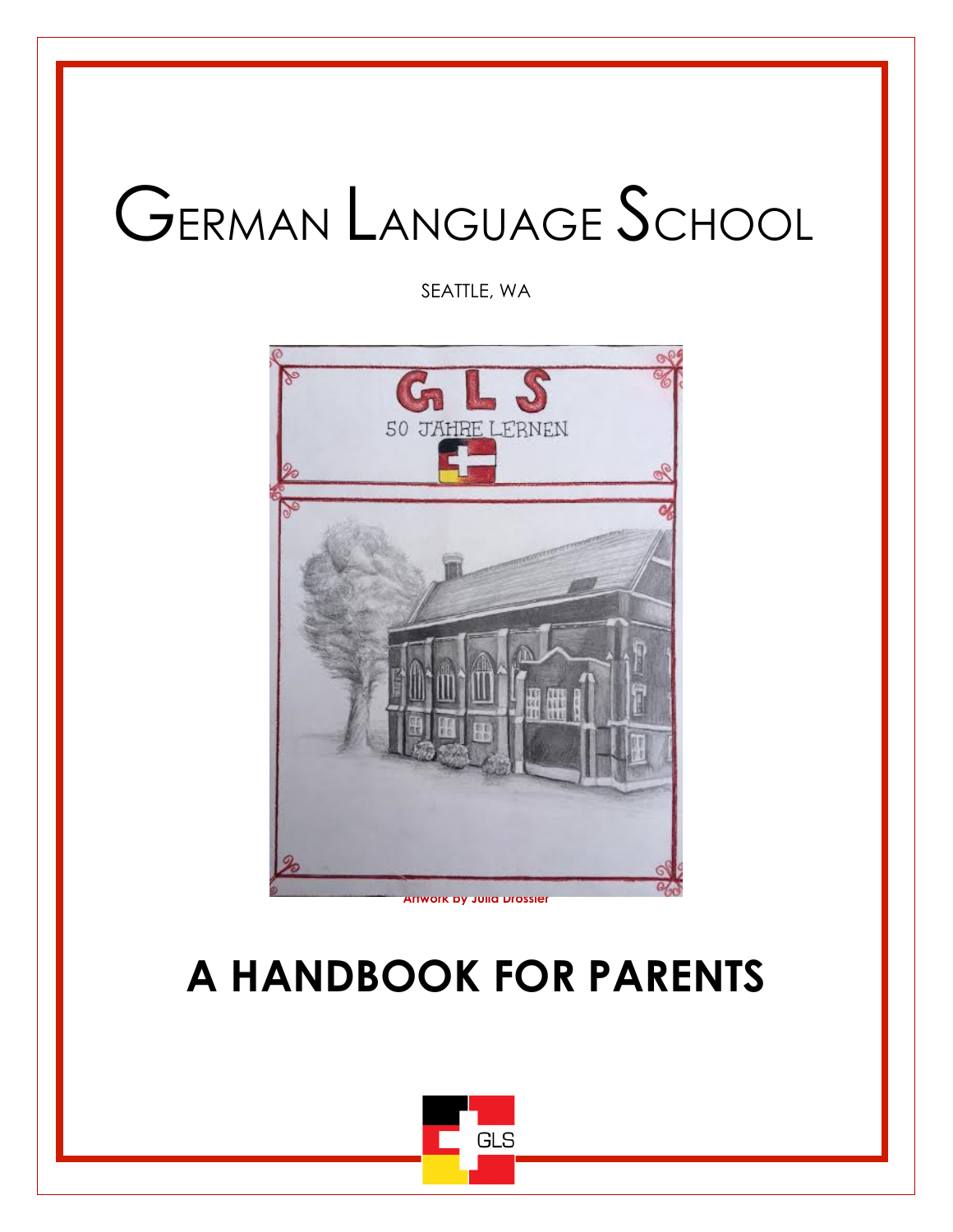#### **A VERY WARM WELCOME**

Dear Families,

It is my pleasure to welcome you to the German Language School of Seattle, WA.

 We are looking forward to taking your child on an exciting journey to explore the customs and traditions of German speaking countries and learn to master the beautiful German language, the language of Schiller and Beethoven, Albert Einstein and Claus Friedrich Gauss, Steffi Graf and Karl Lagerfeld, of Doris Dörrie and Angela Merkel!

One of the major languages of the world, German is the first language of about 95 million people worldwide. It is the official language in six European countries and the most widely spoken native language in the European Union.

In a time when xenophobia is on the rise once again, studying a foreign language encourages respect for another culture, expands our horizons and helps bring down the barriers between people. "A different language is a different vision of life," Federico Fellini famously said. Globalization, increasing mobility and the internet have brought the world closer together and have made intercultural understanding more important than ever.

I very much hope that the learning experiences at GLS will support your child to develop into a multi-lingual, open-minded and tolerant global citizen.

Should you have questions or encounter problems while at GLS, please talk to us. We are here to help and will do what we can to make your journey a delightful one.

With my best wishes for a successful start and a wonderful time at GLS!

Susanne Rinner

Principal, GLS

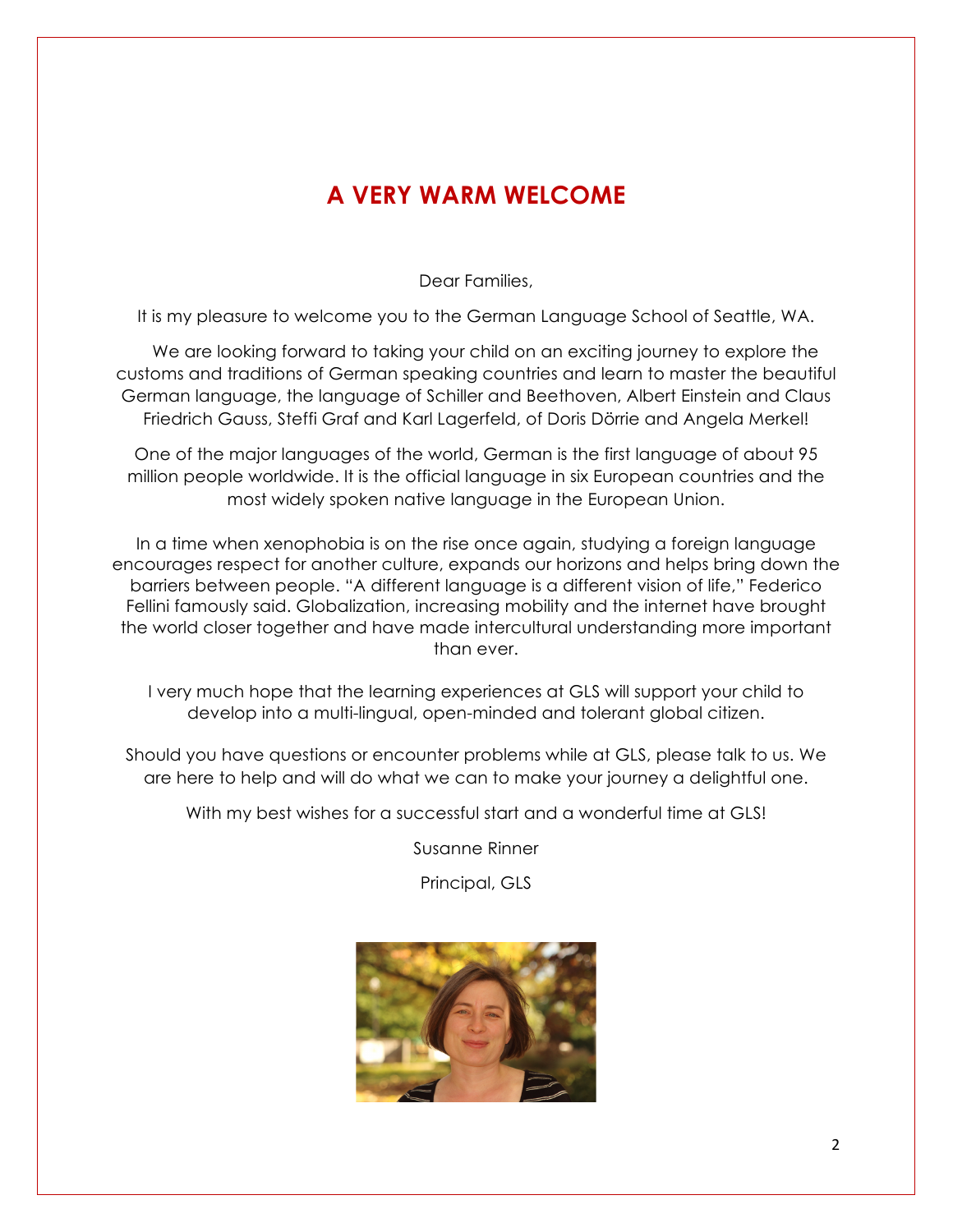#### **MISSION STATEMENT AND PHILOSOPHY**

The German Language School (GLS) is a non-profit organization that has been offering excellent German language education for over 50 years. We are teaching German at all levels to children from Kindergarten through high school as well as to interested adults in a stimulating and welcoming environment on Saturdays. Students are admitted to our school regardless of gender, gender expression, race, color, nationality, faith, disability or sexual orientation. We value diversity, celebrate each family´s uniqueness and foster cross-cultural understanding.

GLS strives to instill in our students an appreciation and love for the German language and for the culture of German speaking countries. Our students learn in an exclusively German and multi-sensory environment which includes music, arts and sciences and makes the German language accessible to children of a wide range of Germanspeaking abilities.

It is very important to us that our students truly enjoy coming to school on Saturdays. We work very hard to design creative and inspiring lessons which make learning engaging and fun and contribute to our students' social and emotional development.

Our highly motivated teachers foster interest and enthusiasm in our students and encourage as well as support them to do their best. Besides enabling them to develop their German language skills, they strive to instill tolerance, open-mindedness and critical thinking skills. They also nurture a positive self-image, self-motivation and selfdiscipline as well as promote kindness and caring for one another and the world around us. Our teachers collaborate well, work as a team and regularly participate in professional development training.

GLS is committed to evaluate regularly its teaching practices and curriculum, is open to new ideas and concepts in order to maximize student learning and welcomes new ideas and suggestions from the GLS community.

We promote an educational culture of collaboration with all of our parents and other German language schools in the area. GLS warmly invites all parents to participate in the learning experiences of their children and to support the school in various ways, e.g. as volunteers, board members, and fundraisers.

#### **OUR TEACHERS**

All of our teachers are native German speakers or have native German abilities and love what they do. All teachers regularly attend professional development courses, workshops and seminars in the field of foreign language education.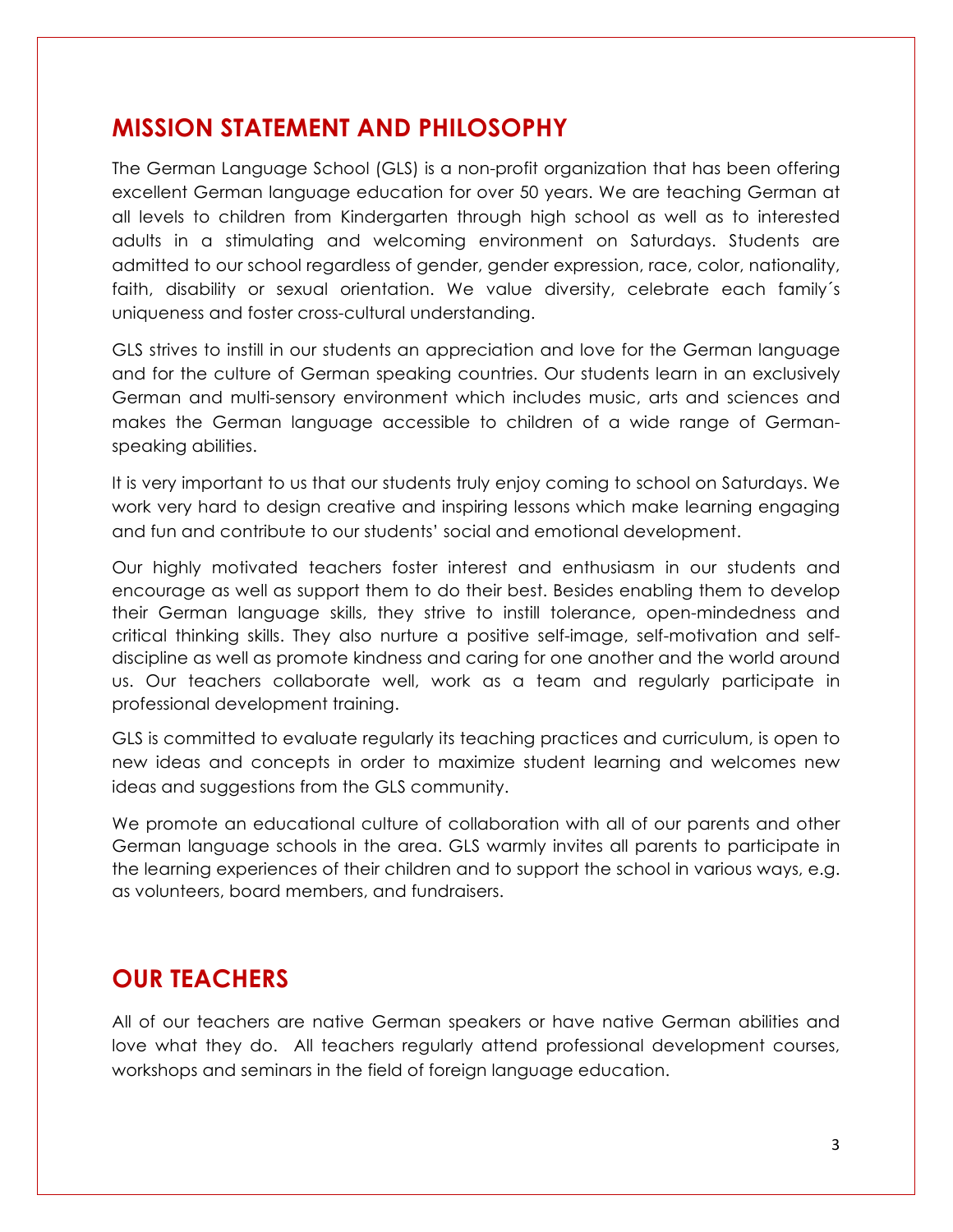#### **OUR STUDENTS**

We accept children as young as 4 years of age into our classes. Kindergarten students must be potty-trained and mature enough to participate in class without a parent present. Exceptions to this rule can be made for medical conditions and/or other extenuating circumstances if previously discussed with the child's teacher.

The principal has the responsibility to assign the children to a certain class, according to their age and German language ability.

#### **CLASS HOURS AND SCHEDULES**

Classes meet on Saturdays from 9.30 am – 12.00 pm from September through June. 32 classes are guaranteed. There is a 15-minute recess period around 10.45 am.

#### **PARKING**

Please follow the signs for parking as you enter the Villa Academy campus and park your car in the designated parking areas only. Please remember, the South gate on  $51<sup>st</sup>$ Street is an exit only.

#### **STUDENT DROP-OFF AND PICK-UP**

It is the responsibility of the parent/guardian to transport the children to school in a timely manner, to supervise them until school officially begins, and to pick them up promptly at the end of the school session.

We accept children at their scheduled class time and appreciate you respecting the precious minutes before classes that teachers need for preparation. All of our students need to be signed in and out with his/her respective teacher in the classrooms. Exceptions can be made for students older than 12 years but a form must be signed by parents.

Please arrive on time to pick up your child. If for some reason, you are delayed, please call us, so we are informed and can pass on a message to your child. We will wait with your child until you arrive.

We understand that unexpected circumstances may arise which will result in you being late to pick up your child. However, being late repeatedly can´t be tolerated. A mandatory fee of 10 \$ will be charged after the second late pick-up (being more than 10 minutes late).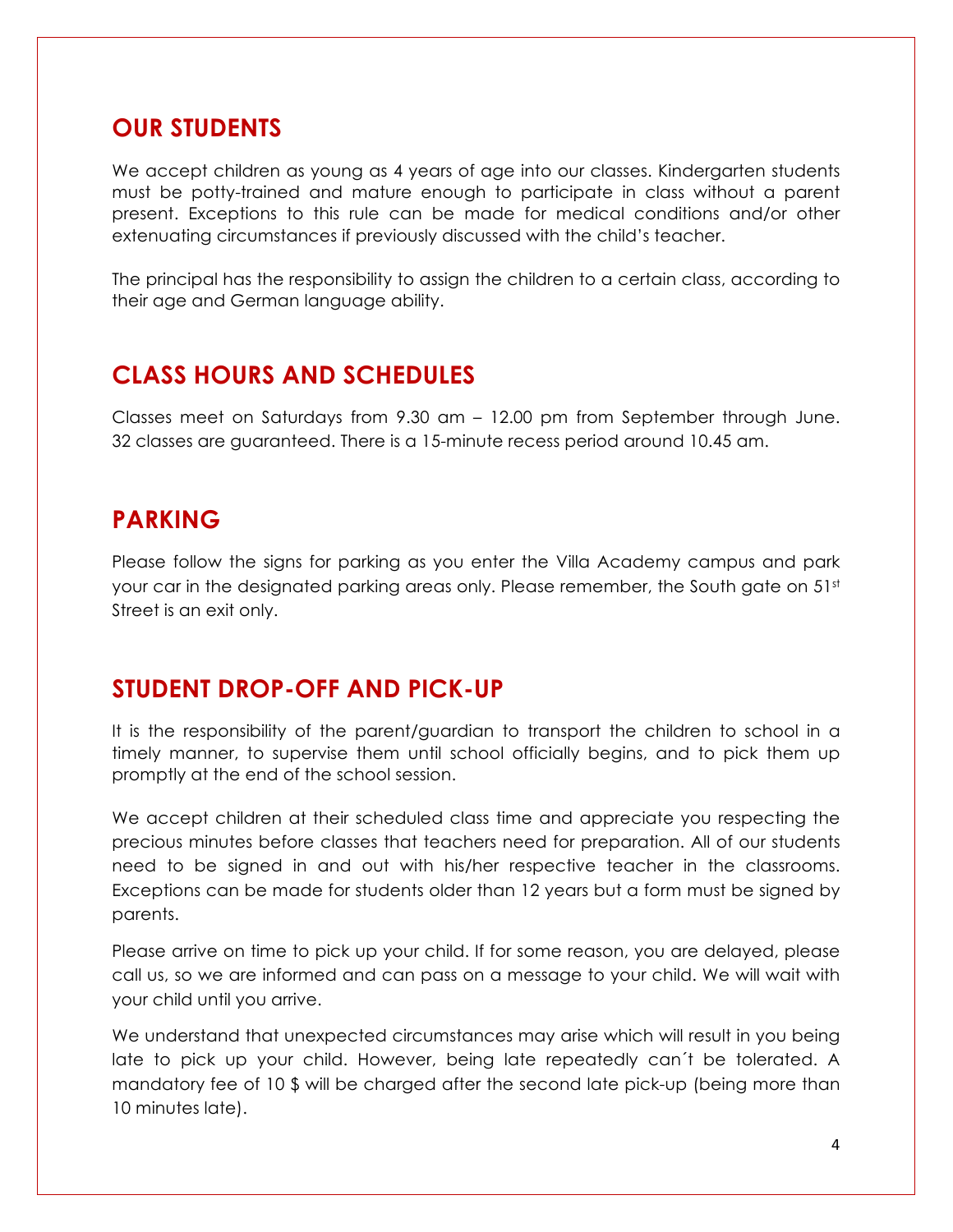If your child is picked up by someone other than you, a note signed by a parent MUST be sent to school. Under no circumstances will we release your child to an unauthorized party. We are very concerned about your child´s safety and no exceptions will be made to this rule. Without written authorization, your child will remain at school until we can contact you to pick up your child.

#### **HALLWAY AND CLASSROOM ETIQUETTE**

We ask our students to respect the property of Villa Academy students whose classrooms our students are using. Materials, computers, toys, displays are strictly off limits to our students.

#### **SCHOOL MATERIALS**

At the beginning of the school year, some teachers will hand out textbooks and workbooks to their students. If that is the case, students are required to bring their books to class every Saturday. Some classes (esp. our higher level classes) might be working with a great variety of materials and only use textbooks occasionally. In addition to books and textbooks, all students need to bring a binder, pencils, an eraser, scissors, a ruler, a glue stick and colored pencils to school. All textbooks are the property of GLS, must be kept in good condition and need to be returned at the end of the school year. GLS needs to be reimbursed for books which are not returned. Workbooks are for the students to keep.

#### **CLOTHING**

Please send your child to school dressed appropriately for the weather. On most days, we will play outside during recess. Please send warm jackets, mittens, rain coat, boots and hats, etc. as needed. Also, during the warmer months, sandals don't work very well on the playground because of the bark and slivers.

#### **LOST AND FOUND**

Our school has a box for lost and found items in our library. Please mark your child's coat, bag, backpack and all other important items with her/his name. For lost items please check the box or contact the Villa's custodian during the week at 206-234-8882.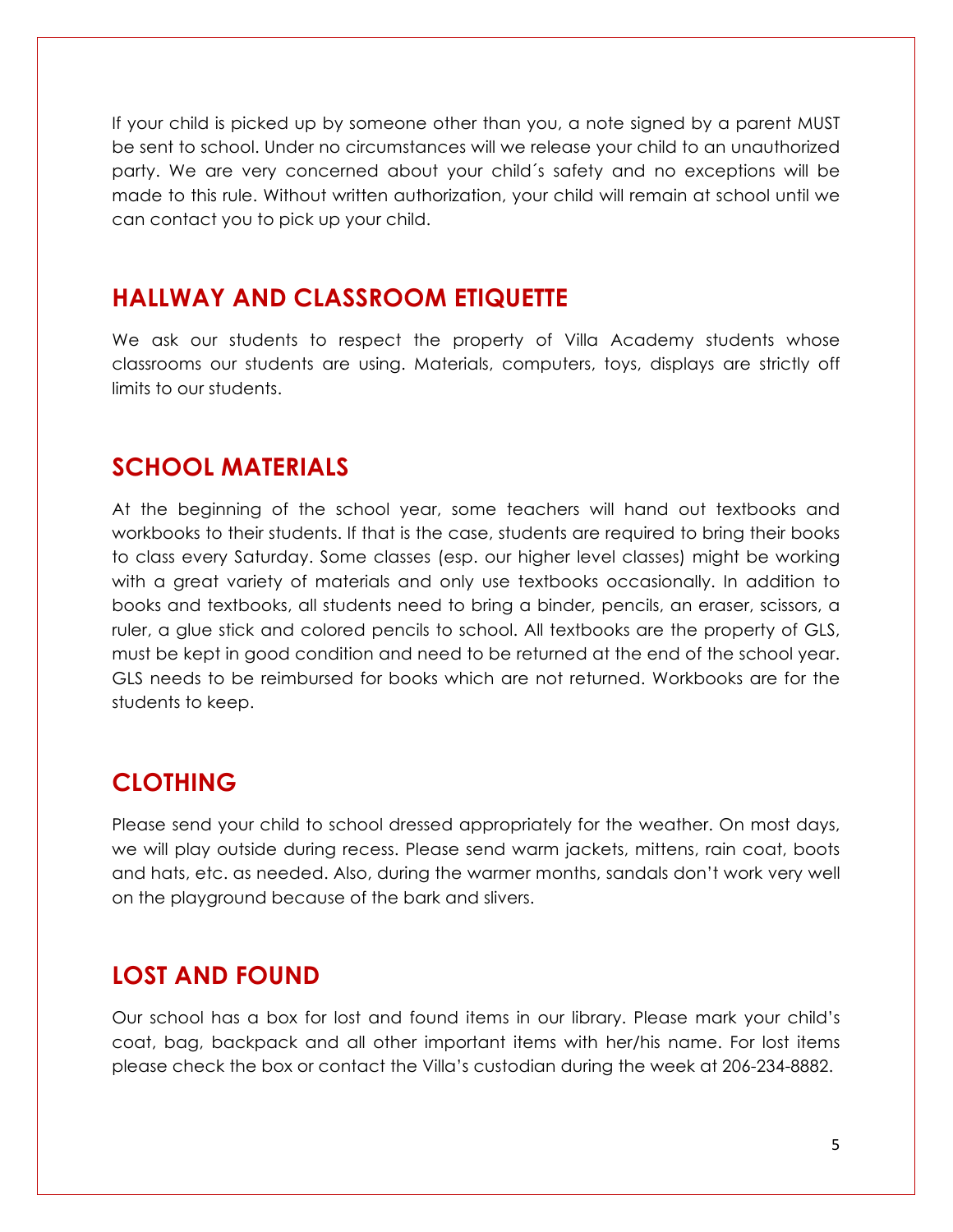#### **SNACKS AND ALLERGIES**

We encourage you to send a small, healthy snack with your child each week. Due to food allergies and sensitivities we ask students not to share food.

Please inform us about all food allergies of your child. That is especially important if your child has a serious and/or potentially life threatening allergy which would require either a 911 call, medication or shots.

#### **OFF-SITE CLASSES AND FIELD TRIPS**

GLS believes in the importance of cultural experiences and, if possible, makes arrangements to attend German plays, musicals, operas, movies, etc. We currently are not able to offer transportation for all of our students to these events, and, therefore, need to ask parents to provide transportation. Carpooling is very much encouraged and the schools is happy to help with arranging carpools. Any payments (e.g. entrance fees) must be made PRIOR to the scheduled events.

#### **ILLNESS**

If your child will be absent from school due to illness or any other reason, please inform the teacher in advance. Before returning to school, your child must have been feverfree for at least 24 hours.

Please keep in mind that sending your child to school ill can get other children sick as well. If we observe any signs of illness, we will contact you and request that your child be picked up.

Students with communicable diseases are not permitted to attend class to protect other students from exposure.

If your child becomes ill at school, we will notify you or your emergency contact and expect that arrangements will be made to pick up your child from school as soon as possible.

#### **FAMILY VACATIONS**

If your child will be on vacation and absent from school, please let us know in advance. If you are going to be gone but your child will remain home, please inform us as well. Unfortunately, no tuition adjustments can be made for family vacations.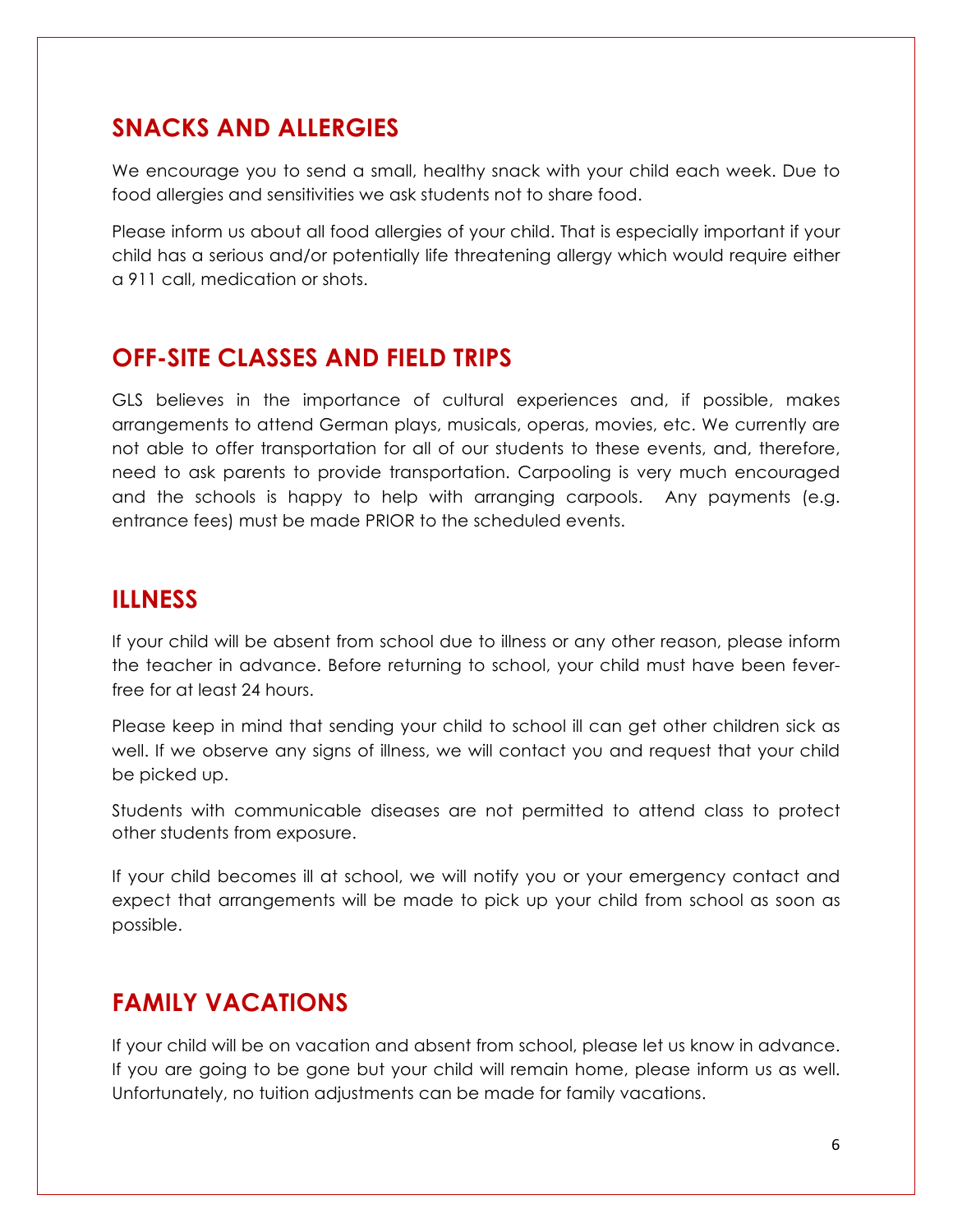# **CHANGES WITHIN YOUR HOME**

Please let us know if there are changes in your family situation which might affect your child's behavior at school. We will treat this information with much care and confidentiality and will be as supportive as we possibly can to your family.

Please remember to make any necessary changes in terms of emergency information.

#### **SAFETY POLICY**

The safety of your child is our primary concern. During the first few weeks of school, we will inform the students of our indoor and outdoor safety rules as well as how we will respond in the event of an earthquake, fire or other disaster. These safety rules will be reviewed and enforced throughout the school year.

You can expect that every precaution will be taken to provide a safe environment. Should an accident occur, we will follow Villa Academy's emergency procedures. If appropriate, you and/or your emergency referrals will be contacted immediately.

#### OUR INDOOR RULES ARE:

- Use inside voices.
- Use walking feet.
- Share school material.
- Clean up when you are done working or playing.

#### PLAYGROUND SAFETY

During school hours, parents and children are welcome to enjoy the playground. General playground rules that are in effect during school hours are listed below. We ask your cooperation in abiding by and reinforcing these rules when you are using the playground facilities.

#### PLAYGROUND RULES:

- Playing is allowed only within the fenced area.
- Sticks, rocks, and bark should stay on the ground.
- No throwing of anything, including sand.
- No standing on the slide.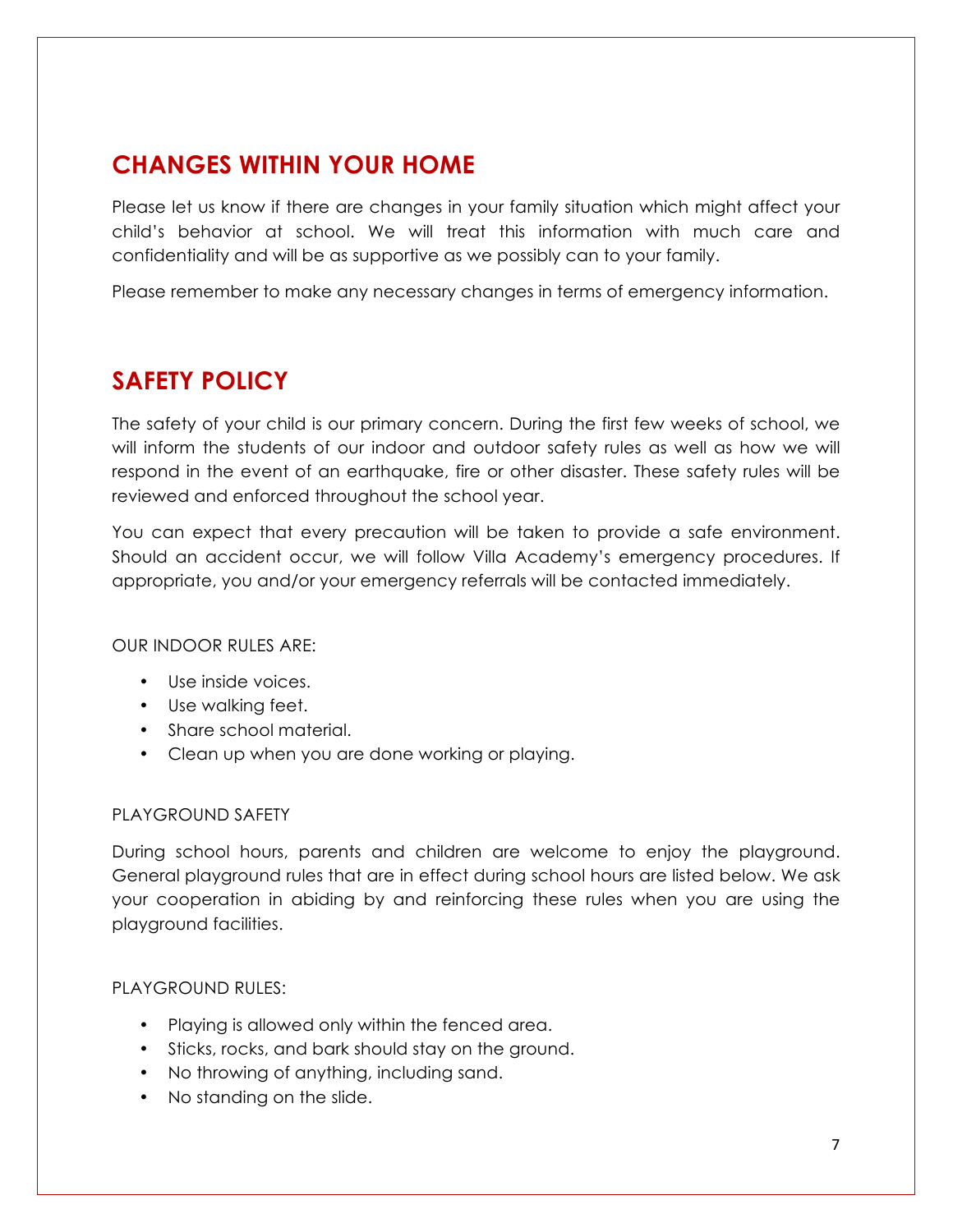• No walking or crawling on the top of the horizontal ladder on the climbing structure.

#### **INCLEMENT WEATHER AND SCHOOL CLOSURE**

During periods of inclement weather – be it snow, heavy rains, flooding and associated power outages – the safety of our students and staff is our primary concern. Rather than following a particular school district´s closure policy, please check our website and/or with your child´s teacher for schedule changes and closure information. The website will be updated frequently (at least daily) during inclement weather.

If snow begins to fall or significant weather changes occur soon after you have dropped off your child at our school, please return to the school or call us for further information about a possible closure of the school.

We offer make-up classes for all full morning closures.

### **EMERGENCY GUIDELINES FOR CATASTROPHIC EVENTS**

- A catastrophic event includes severe weather, gas or hazardous material leaks, police issues, or a code alert status signaling a terrorist attack. During such potential danger the following procedures will be implemented by the school depending on information from local authorities:
- Continue to operate as usual.
- Stay open until children are picked up by their parents.
- Initiate a lock-down until further information is given.
- Initiate a shelter-in-place procedure when it is determined that for the safety of all, everyone should remain inside. At this point, no one will be admitted to pick up a child until a clearance is given by authorities.
- In the event of either a lock-down or shelter-in-place status, it may be difficult to maintain phone contact with everyone. Individual phone calls to parents will NOT be made so that lines can be left open for emergency contact. Rather, if possible, a message will be left on the schools' website to keep everyone informed about the situation. In addition, please follow information on the radio regarding the actions of public school districts surrounding us.

# **FEES AND OBLIGATIONS**

Our budget is based on full enrollment from September through June. Your timely payment helps us to meet and maintain our operating budget.

The registration fee is not refundable.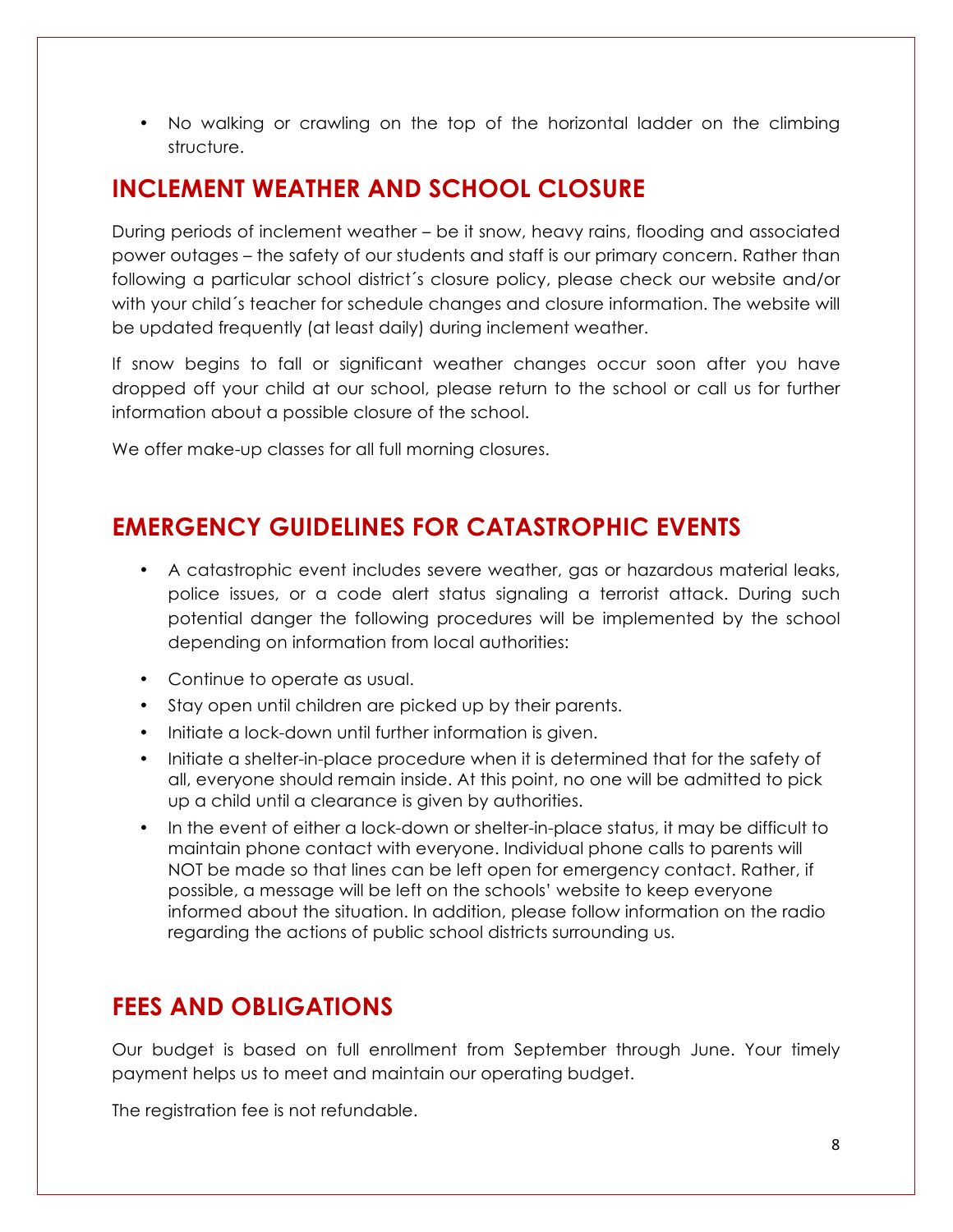Tuition is based on annual costs per child and needs to be paid in full at the beginning of the school year or in three installments as specified on the registration form.

No refunds are offered for missed days.

If for some reason you are not able to pay tuition on time, please notify the treasurer or registrar immediately. There will be a \$15 charge for handling NSF checks returned to us from the bank. A late fee of \$35 applies to all payments received after their due dates.

Required payment for any other items throughout the year must be done with a separate check or cash payment.

GLS reserves the right to cancel classes in case minimum enrollments are not met.

#### **WITHDRAWAL POLICY**

If a student is to be withdrawn from school for any reason, the responsible adult is required to notify the principal or treasurer in writing (not email) **at least 30 days ahead of time**. The responsible adult will still be responsible for tuition due and a return of all materials, including textbooks and any materials checked out from the library (books, movies, etc.).

If the withdrawal is requested before the half year mark (up to and including January 25<sup>th</sup>, 2020), half of the tuition for the remaining Saturdays will be refunded.

If the withdrawal is requested after the half year mark (January  $26<sup>th</sup>$ , 2020 or later), there will be no tuition refund of the yearly tuition.

Unpaid tuition installments are due in full at the time of withdrawal.

Our withdrawal policy is intended to protect the long-term operation of GLS as a nonprofit organization. Should a student need to be withdrawn due to a medical emergency or other exceptional circumstances, please contact and talk with the principal.

#### **PARENT-TEACHER COMMUNICATION**

Teachers regularly inform parents via email about class contents and other important issues. In addition to that, the principal sends out monthly newsletters to all parents.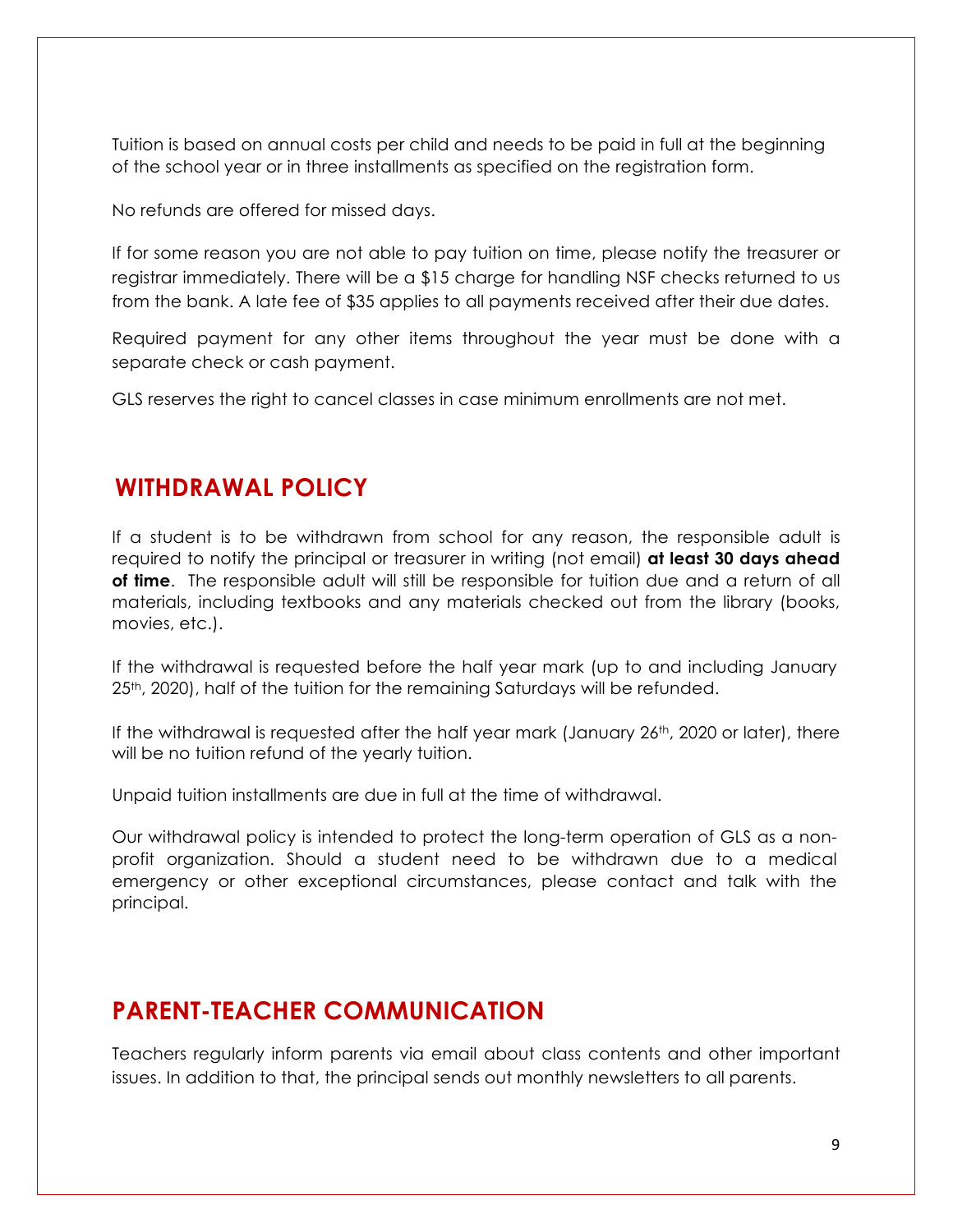A bulletin board at the entrance to the  $4<sup>th</sup>$  floor will also be used to communicate and/or remind parents of important school information. Be sure to check the board when you drop off or pick up your child.

Please hand all important information directly to the teachers as they will not go through their student's bags.

Should you need or want to discuss certain issues with your child's teacher or the principal, please reach out to them either in person or via email and they will be glad to arrange a time with you to talk. Matters of particular importance and of sensitive nature should not be discussed in front of other students. Any conversation between parents and teachers will be held in the strictest confidence and will not be shared with the children or other parents.

Minor differences between a student and a teacher or between students will be settled at school and not be brought to the attention of parents. However, we will inform you of any particular matters that we consider to be of a more serious nature.

### **VISITORS AT THE SCHOOL**

Parents are welcome to visit the school any time but we ask that you refrain from visiting with the teachers, other parents, or children in the classroom during classes. The teachers´ lounge on the third floor is available for parents who wish to wait for their children at school. Should you wish to attend a class with your child, please make arrangements with the teacher ahead of time.

Children who don´t attend classes may visit the school only if they are supervised by an adult.

#### **GROUNDS FOR SUSPENSION AND TERMINATION**

Students are expected to act respectfully toward teachers and behave appropriately toward other students. Parents and guardians agree to support the teaching staff in these matters.

If a student disrupts a class or acts inappropriately while at school, the teacher will talk with the student and, if necessary, will inform the principal and parents/guardians.

If, after several disciplinary steps, the behavior of a student does not improve and he/she continues to behave in inappropriate manners, the student may eventually be suspended or terminated from our program. No refund of tuition will be granted in such a case.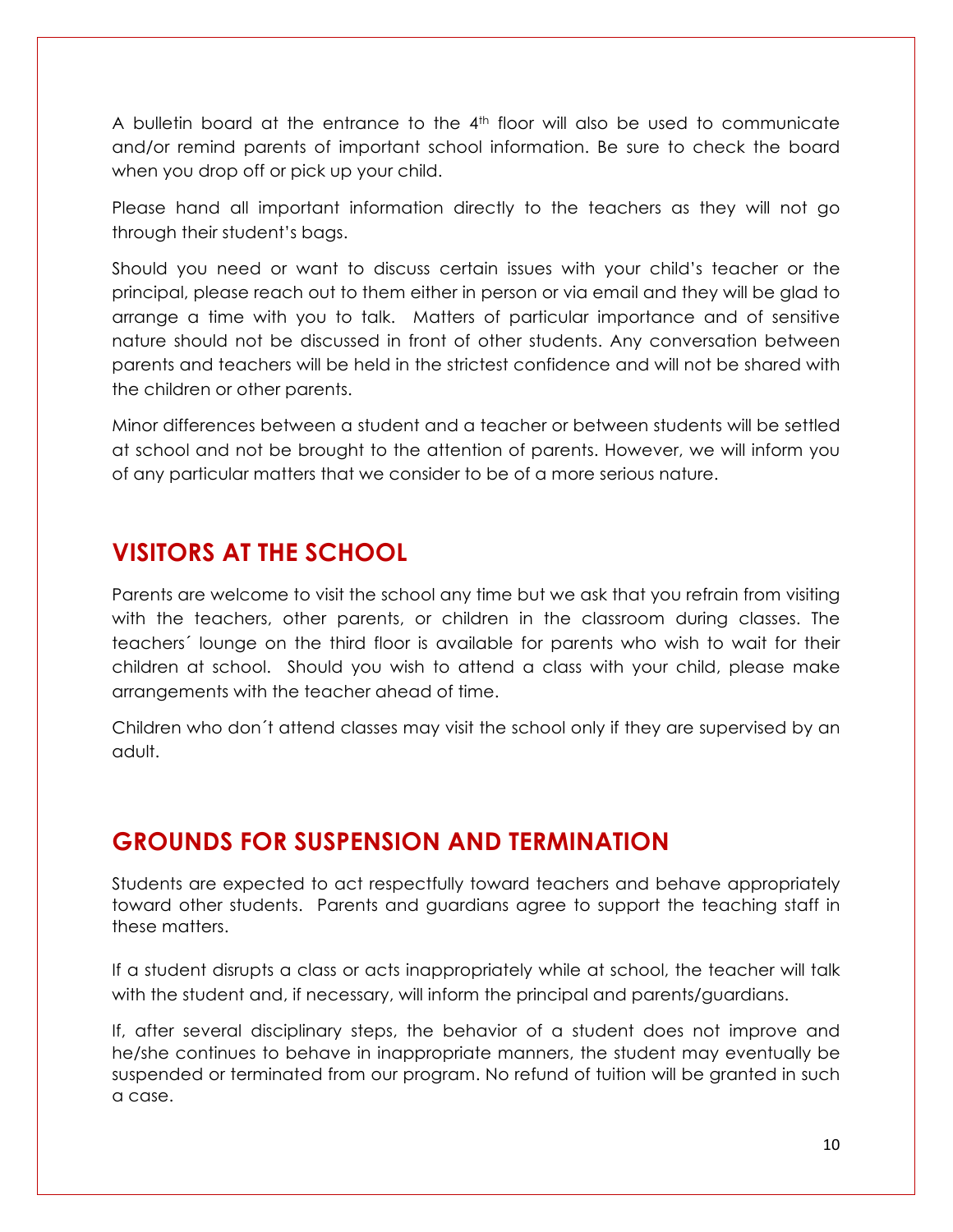#### **ON DISAGREEMENTS**

Parents/guardians and adult students agree to settle all disagreements arising from GLS attendance by mature discussion and by mediation if necessary, specifically waiving any other outside means, excepting binding arbitration, to settle differences.

As a small non-profit association, we seek to reach agreement for the common good quickly. The following clauses require that you mediate in good faith any disputes with the German Language School for Children before you may seek arbitration.

Any dispute, claim or controversy arising out of or relating to the participation of any student in the German Language School for Children, including the determination of the scope or applicability of this agreement to arbitrate, shall be determined by arbitration in Seattle, Washington, before one arbitrator. The arbitration shall be administered by JAMS (Judicial Arbitration and Mediation Services)\* pursuant to its Streamlined Arbitration Rules and Procedures. Judgment on the Award may be entered in any court having jurisdiction. This clause shall not preclude parties from seeking provisional remedies in aid of arbitration from a court of appropriate jurisdiction. The arbitrator may, in the Award, allocate all or part of the costs of the arbitration, including the fees of the arbitrator and the reasonable attorneys' fees of the prevailing party.

The parties agree that any and all disputes, claims or controversies arising out of or relating to the participation of any student in the German Language School for Children shall be submitted to JAMS (Judicial Arbitration and Mediation Services), or its successor, for mediation, and if the matter is not resolved through mediation, then it shall be submitted to JAMS, or its successor, for final and binding arbitration pursuant to the arbitration clause set forth above.

Either party may commence mediation by providing to JAMS and the other party a written request for mediation, setting forth the subject of the dispute and the relief requested. The parties will cooperate with JAMS and with one another in selecting a mediator from JAMS panel of neutrals, and in scheduling the mediation proceedings. The parties covenant that they will participate in the mediation in good faith, and that they will share equally in its costs. All offers, promises, conduct and statements, whether oral or written, made in the course of the mediation by any of the parties, their agents, employees, experts and attorneys, and by the mediator or any JAMS employees, are confidential, privileged and inadmissible for any purpose, including impeachment, in any arbitration or other proceeding involving the parties, provided that evidence that is otherwise admissible or discoverable shall not be rendered inadmissible or nondiscoverable as a result of its use in the mediation.

Either party may initiate arbitration with respect to the matters submitted to mediation by filing a written demand for arbitration at any time following the initial mediation